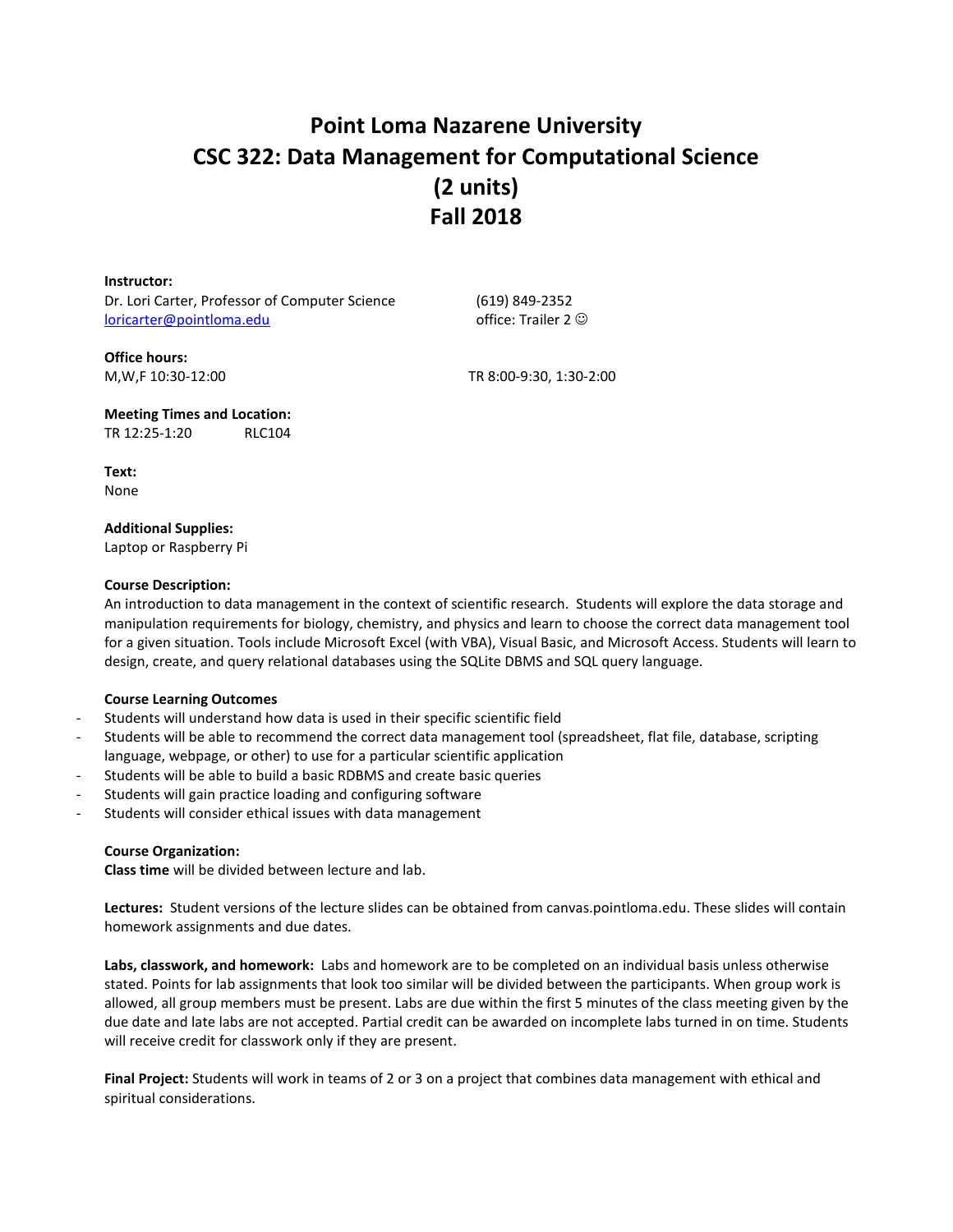**Quizzes:** There will be 2 quizzes which will together have the same weight as the midterm. They will cover only material that has not already been tested. They will be more "how-to" and terminology regarding the tools that we have covered in that section. If you will miss a quiz for a school function, you must arrange to take it in advance. If you miss a quiz without giving me prior notice, there is a good chance you will receive a zero unless, of course, there was clearly an emergency. Quizzes are currently scheduled for **September 27** and **November 13**. Quizzes will not take the entire class period.

**Midterm:** The midterm is scheduled for **October 16** and will cover all lecture, discussion, and lab material to that point. These may have "how-to" questions on them, but will also ask questions about the appropriateness or ethical use of a particular tool. If you will miss the midterm for a school function, you must arrange to take it in advance. If you miss the exam without giving me prior notice, there is a good chance you will receive a zero unless, of course, there was clearly an emergency.

**Final Exam:** The cumulative final exam is scheduled for the Tuesday of finals week at 1:30. It will contain questions similar to those on both the midterm and quizzes.

## **Grading:**

| Homework, classwork and Labs | 35% |
|------------------------------|-----|
| Quizzes                      | 15% |
| Midterm                      | 15% |
| Final Exam                   | 20% |
| <b>Final Project</b>         | 15% |
|                              |     |

| Final grades will be determined as follows: |          |        |                |        |    |  |  |
|---------------------------------------------|----------|--------|----------------|--------|----|--|--|
| 100-93%                                     | <b>A</b> | 80-82% | - B-           | 67-69% | D+ |  |  |
| 90-92%                                      | A-       | 77-79% | $\mathsf{C}$ + | 63-66% | D. |  |  |
| 87-89%                                      | $B+$     | 73-76% |                | 60-62% | D- |  |  |
| 83-86%                                      |          | 70-72% |                | በ-59%  |    |  |  |

## **Credit Hour Information:**

In the interest of providing sufficient time to accomplish the stated course learning outcomes, this class meets the PLNU credit hour policy for a 2-unit class delivered over 15 weeks. Specific details about how the class meets the credit hour requirements can be provided upon request.

It is anticipated that you will spend a minimum of 37.5 participation hours per credit hour in your course. The estimated time expectations for this course are shown below:

| Assignments                | <b>Total Course Hours</b> |
|----------------------------|---------------------------|
| Reading: Papers and Notes  | 15                        |
| <b>Written Assignments</b> |                           |
| Lectures                   | 20                        |
| Labs and Lab assignments   | 28                        |
| Written Exams and quizzes  |                           |
|                            |                           |
| <b>TOTAL</b>               | 75                        |

### **University Mission:**

Point Loma Nazarene University exists to provide higher education in a vital Christian community where minds are engaged and challenged, character is modeled and formed, and service is an expression of faith. Being of Wesleyan heritage, we strive to be a learning community where grace is foundational, truth is pursued, and holiness is a way of life.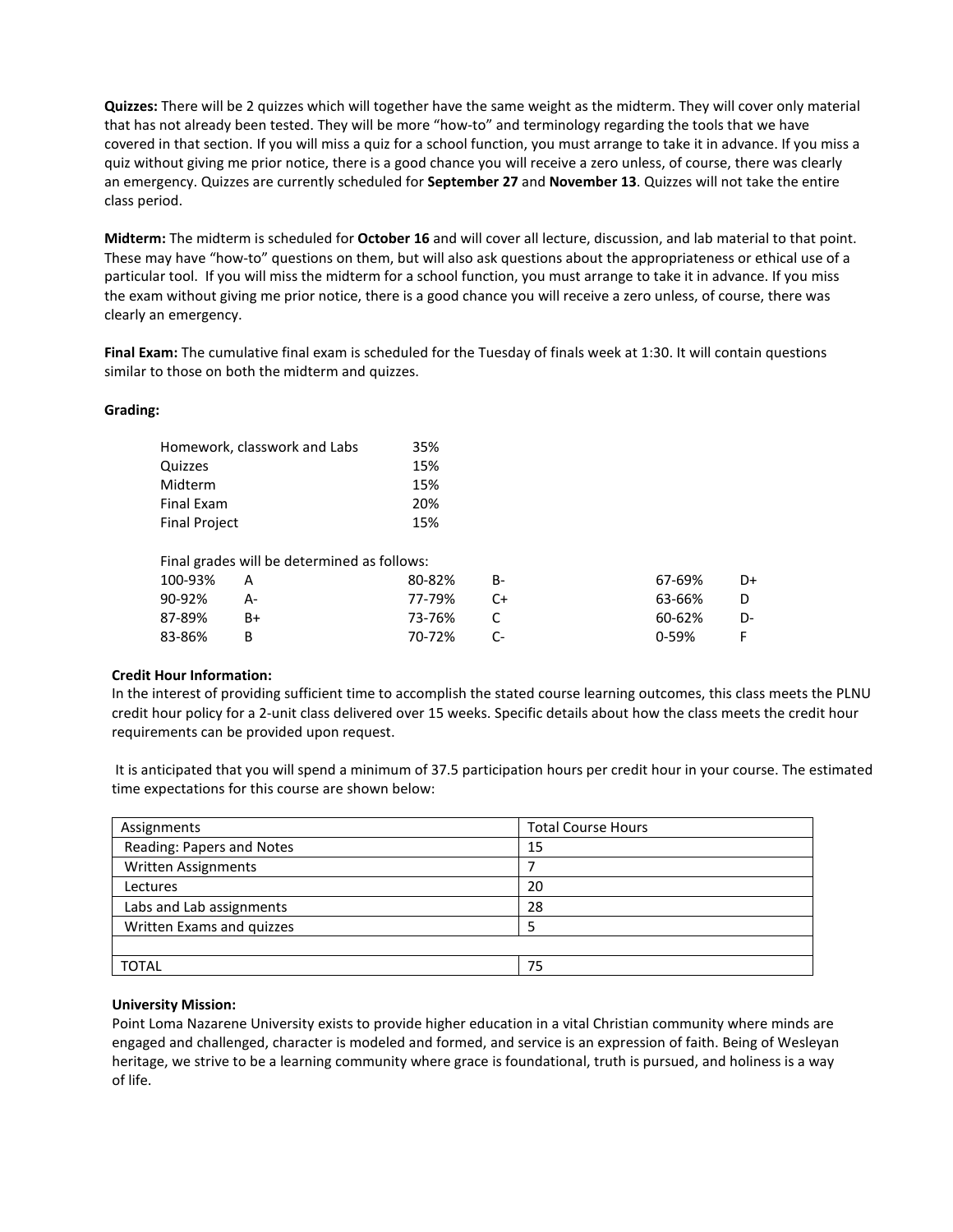#### **MICS Department Mission:**

The Mathematical, Information, and Computer Sciences department at Point Loma Nazarene University is committed to maintaining a curriculum that provides its students with the tools to be productive, the passion to continue learning, and Christian perspectives to provide a basis for making sound value judgments.

#### **Attendance:**

Attendance is expected at each class session. In the event of an absence you are responsible for the material covered in class and the assignments given that day.

Regular and punctual attendance at all classes is considered essential to optimum academic achievement. If the student is absent from more than 10 percent of class meetings, the faculty member can file a written report which may result in de-enrollment. If the absences exceed 20 percent, the student may be de-enrolled without notice until the university drop date or, after that date, receive the appropriate grade for their work and participation. See Attendance Policy in the Undergraduate Academic Catalog at

[http://catalog.pointloma.edu/content.php?catoid=24&navoid=1581#Class\\_Attendance.](http://catalog.pointloma.edu/content.php?catoid=24&navoid=1581#Class_Attendance)

#### **Class Enrollment:**

It is the student's responsibility to maintain his/her class schedule. Should the need arise to drop this course (personal emergencies, poor performance, etc.), the student has the responsibility to follow through (provided the drop date meets the stated calendar deadline established by the university), not the instructor. Simply ceasing to attend this course or failing to follow through to arrange for a change of registration (drop/add) may easily result in a grade of F on the official transcript.

#### **Academic Accommodations:**

While all students are expected to meet the minimum standards for completion of this course as established by the instructor, students with disabilities may require academic adjustments, modifications or auxiliary aids/services. At Point Loma Nazarene University (PLNU), these students are requested to register with the Disability Resource Center (DRC), located in the Bond Academic Center. [\(DRC@pointloma.edu](mailto:DRC@pointloma.edu) or 619-849-2486). The DRC's policies and procedures for assisting such students in the development of an appropriate academic adjustment plan (AP) allows PLNU to comply with Section 504 of the Rehabilitation Act and the Americans with Disabilities Act. Section 504 (a) prohibits discrimination against students with special needs and guarantees all qualified students equal access to and benefits of PLNU programs and activities. After the student files the required documentation, the DRC, in conjunction with the student, will develop an AP to meet that student's specific learning needs. The DRC will thereafter email the student's AP to all faculty who teach courses in which the student is enrolled each semester. The AP must be implemented in all such courses.

If students do not wish to avail themselves of some or all of the elements of their AP in a particular course, it is the responsibility of those students to notify their professor in that course. PLNU highly recommends that DRC students speak with their professors during the first two weeks of each semester about the applicability of their AP in that particular course and/or if they do not desire to take advantage of some or all of the elements of their AP in that course.

#### **Academic Honesty:**

Students should demonstrate academic honesty by doing original work and by giving appropriate credit to the ideas of others. Academic dishonesty is the act of presenting information, ideas, and/or concepts as one's own when in reality they are the results of another person's creativity and effort. A faculty member who believes a situation involving academic dishonesty has been detected may assign a failing grade for that assignment or examination, or, depending on the seriousness of the offense, for the course. Faculty should follow and students may appeal using the procedure in the university Catalog. See

[http://catalog.pointloma.edu/content.php?catoid=24&navoid=1581#Academic\\_Honesty](http://catalog.pointloma.edu/content.php?catoid=24&navoid=1581#Academic_Honesty) for definitions of kinds of academic dishonesty and for further policy information.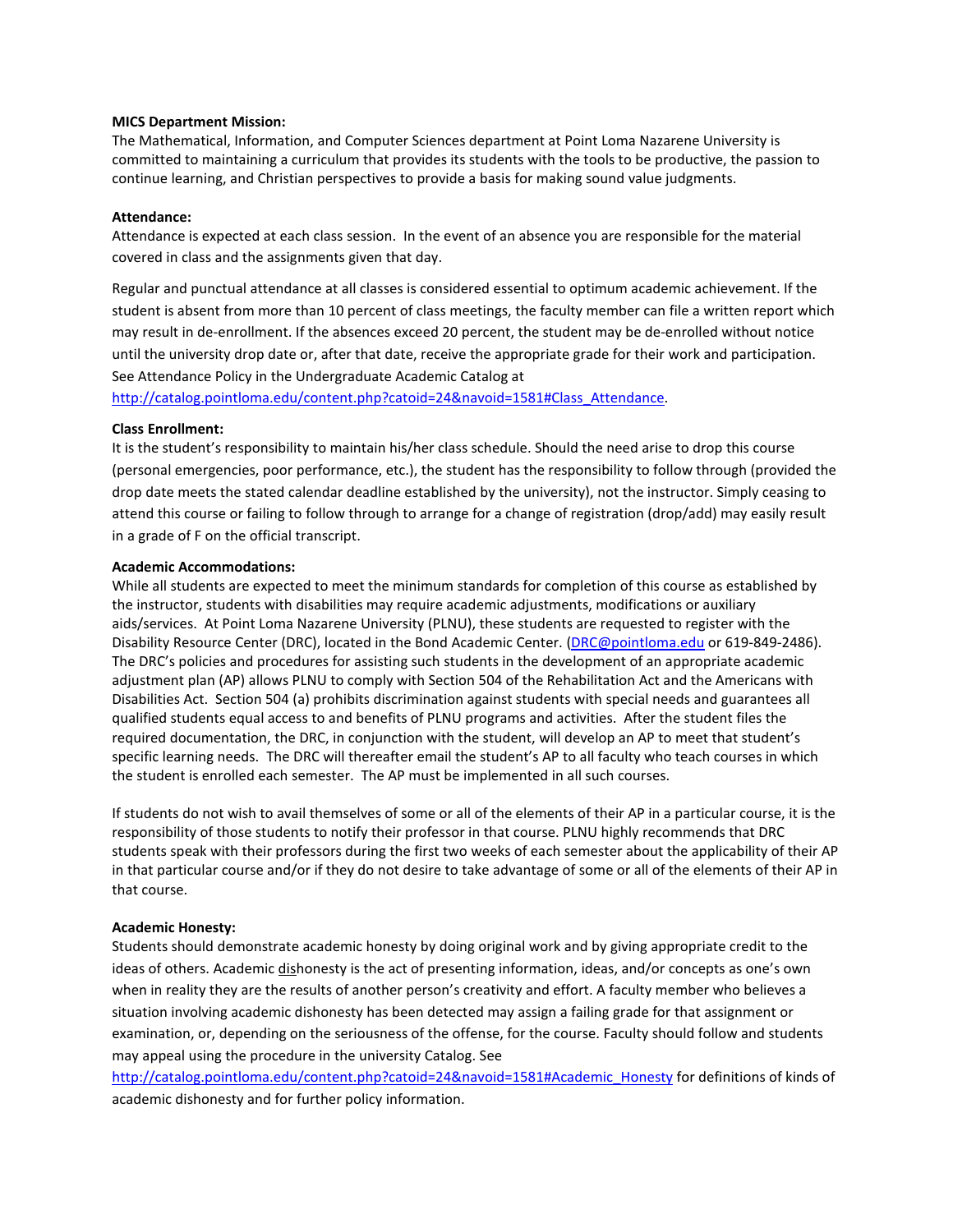### **Final Exam: Date and Time:**

The final exam date and time is set by the university at the beginning of the semester and may not be changed by the instructor. This schedule can be found on the university website and in the course calendar. No requests for early examinations will be approved. Only in the case that a student is required to take three exams during the same day of finals week, is an instructor authorized to consider changing the exam date and time for that particular student.

## **Copyright Protected Materials:**

Point Loma Nazarene University, as a non-profit educational institution, is entitled by law to use materials protected by the US Copyright Act for classroom education. Any use of those materials outside the class may violate the law.